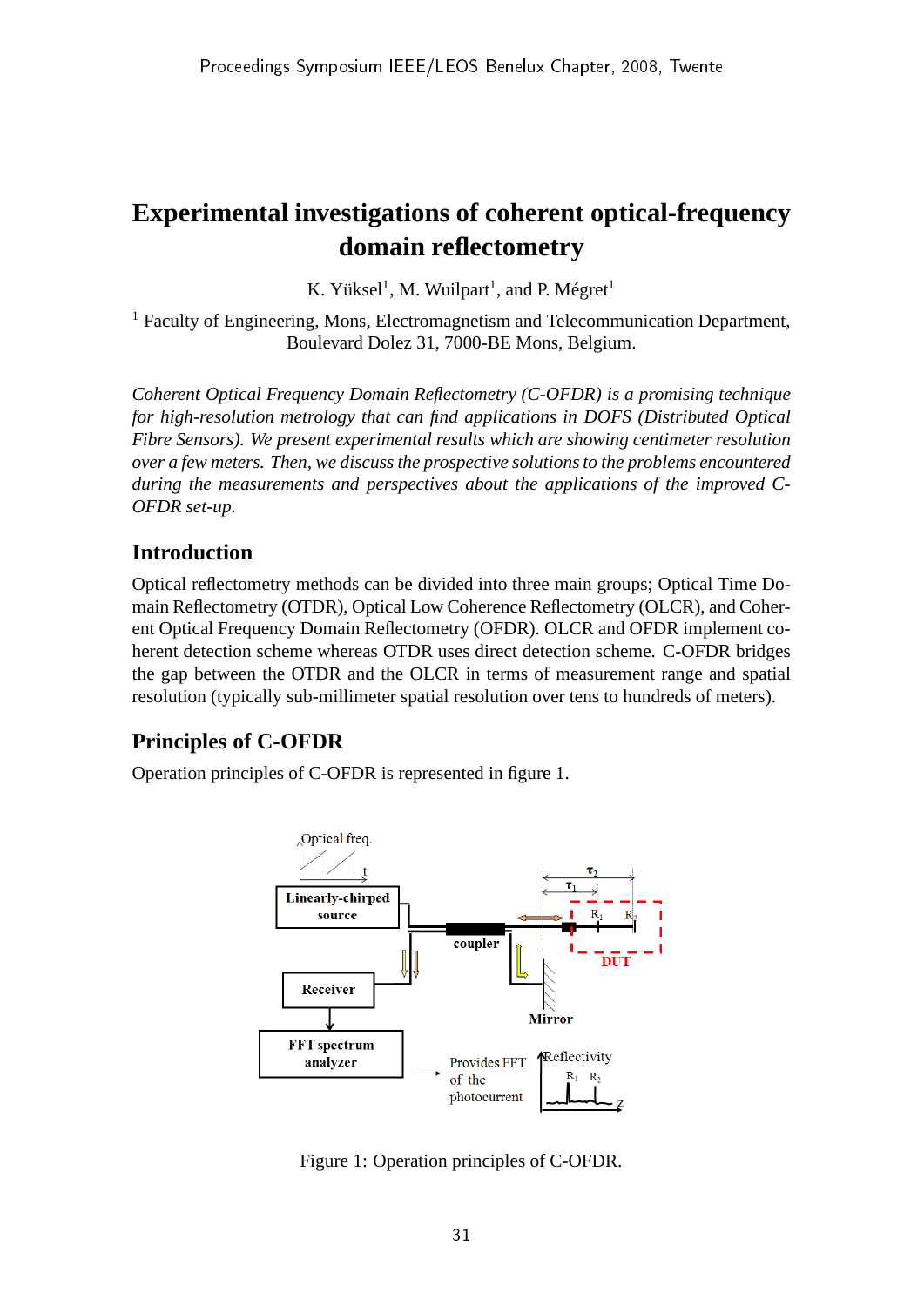The optical frequency of the tunable laser source (TLS) is swept linearly in time without mode-hops. Then, the frequency-modulated optical signal (probe signal) is split into two paths, one of which probes the device under test (DUT) whereas the other is used as reference signal (or local oscillator ). The reference signal returning from the reference mirror and test signal returning from the reflection sites in the test arm coherently interferes on the detector. This interference signal has the beat frequencies which appear as peaks at the network analyzer display after the Fourier transform of the time-sampled photocurrent. Using a linear frequency sweep, the measured beat frequencies can be mapped into a distance scale (the proportionality factor between beat frequency and the corresponding distance is determined by the rate of change of the optical frequency,  $\gamma_v$ ), while the squared magnitude of the signal at each beat frequency reveals the reflectivity of each reflection site. This method is often called as coherent FMCW. C-OFDR has got some advantages inherent to the coherent detection scheme [1]. First of all, the measured photocurrent is not proportional to the reflected optical power but to the square root of it, which permits the system to measure signals with large amplitude differences. Secondly, the receiver bandwidth (RF frequencies) is lower compared to the OTDR techniques reducing the noise level and increasing the dynamic range. Finally, no dead zone is observed in C-OFDR since the receiver does not saturate as in pulsed OTDR methods.

#### **Measurements**

In order to determine the practical problems and limitations, we aimed at investigating our C-OFDR set-up with a typical metrology application, namely, testing of discerete reflections coming from different kinds of connectors, and patchcords. The device under test is shown in figure 2. It consists of a 1 −m fiber and three FC/PC-FC/APC adaptors creating two strong reflection sites (R1 and R2 in figure 2) which are 3 cm apart.



Figure 2: Device under test

In the set-up, the tunable laser source (TLS) is an external cavity laser (ECL) with a tuning range of 110 nm and linewidth of 150 kHz. It can operate in the sweep mode to ramp the optical wavelength. The sweeps are triggered by an external TTL signal. In this very early implementation, we utilised an off-the-shelf vector signal analyzer (VSA). It digitizes the detector voltage in time-domain and then uses digital signal processing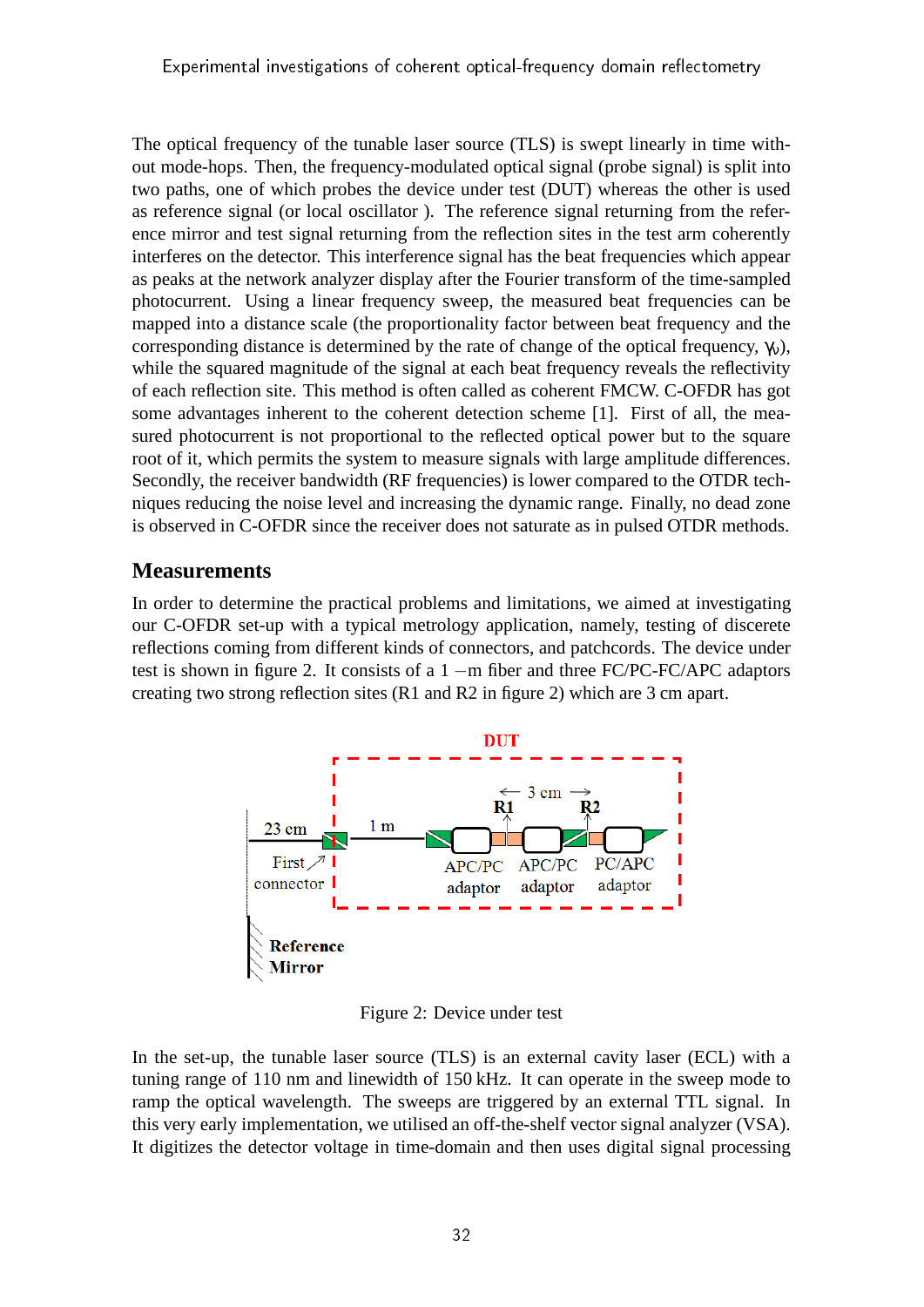(DSP) techniques to perform a fast Fourier transform (FFT) and displays the signal in the frequency domain. The beat spectra were observed for two sets of parameters:

- CASE-1:  $\gamma_v = 1.25 \text{ THz/s}$  (10 nm/s).
- CASE-2:  $\gamma_v = 12.5 \text{ THz/s}$  (100 nm/s).

For both cases, the wavelength was swept between 1,550 nm and 1,560 nm. Even though, the sawtooth wavefunction sweep time is 1 s, and 0.1 s for the CASE-1 and CASE-2 respectively, the VSA uses a narrower acquisition time (*time gate*, or *main length*) in the FFT process. Time gates for the CASE-1 and CASE-2 were 127 ms, and 12.7 ms, respectively. Therefore, although the laser optical frequency is swept over 10 nm, only about 1.2 nm of this range is used for the data acquisition in both cases.

The position of the time gate with respect to the triggering signal can be adjusted by introducing a *delay* on the VSA. By changing the delay, time gate may be in the beginning, in the middle or in the end of the ramp. The best spatial resolution is determined by the frequency-resolution bandwidth of the VSA and was about 0.25 cm for both cases.

OFDR spectra are presented in figure 3. The spectra were obtained from time averaged signals (10 averages). The proportionality coefficient of the optical path difference to the optical beat frequency is estimated to be 12.5 kHz/m for CASE-1, and 125 kHz/m for CASE-2.



Figure 3: Comparison between two different sweep rates. a)  $\gamma_v = 1.25 \text{ THz/s}$ , reflections R1 and R2 are not resolved, b)  $\gamma_v = 12.5 \text{ THz/s}$ , reflections R1 and R2 are clearly resolved

As can be clearly seen in figure 3, the reflections R1 and R2 are resolved for the CASE-2 and not for the CASE-1 even though the distance between reflections is greater than 0.25 cm (the best resolution provided by the VSA). Indeed, in our system, there is a spectral broadening due to the frequency-sweep nonlinearity. This additional spectral broadening ( $\Delta f_{nl}$ ) degrades the spatial resolution ( $\Delta z$ ) which can be expressed as  $\Delta z = \frac{c}{2n}$ 2*n*γν ∆*fnl* where *c* is the speed of light in vacuum, *n* is the refractive index of the DUT [2]. Consequently, a fast  $\gamma_v$  is effective for improving the spatial resolution.